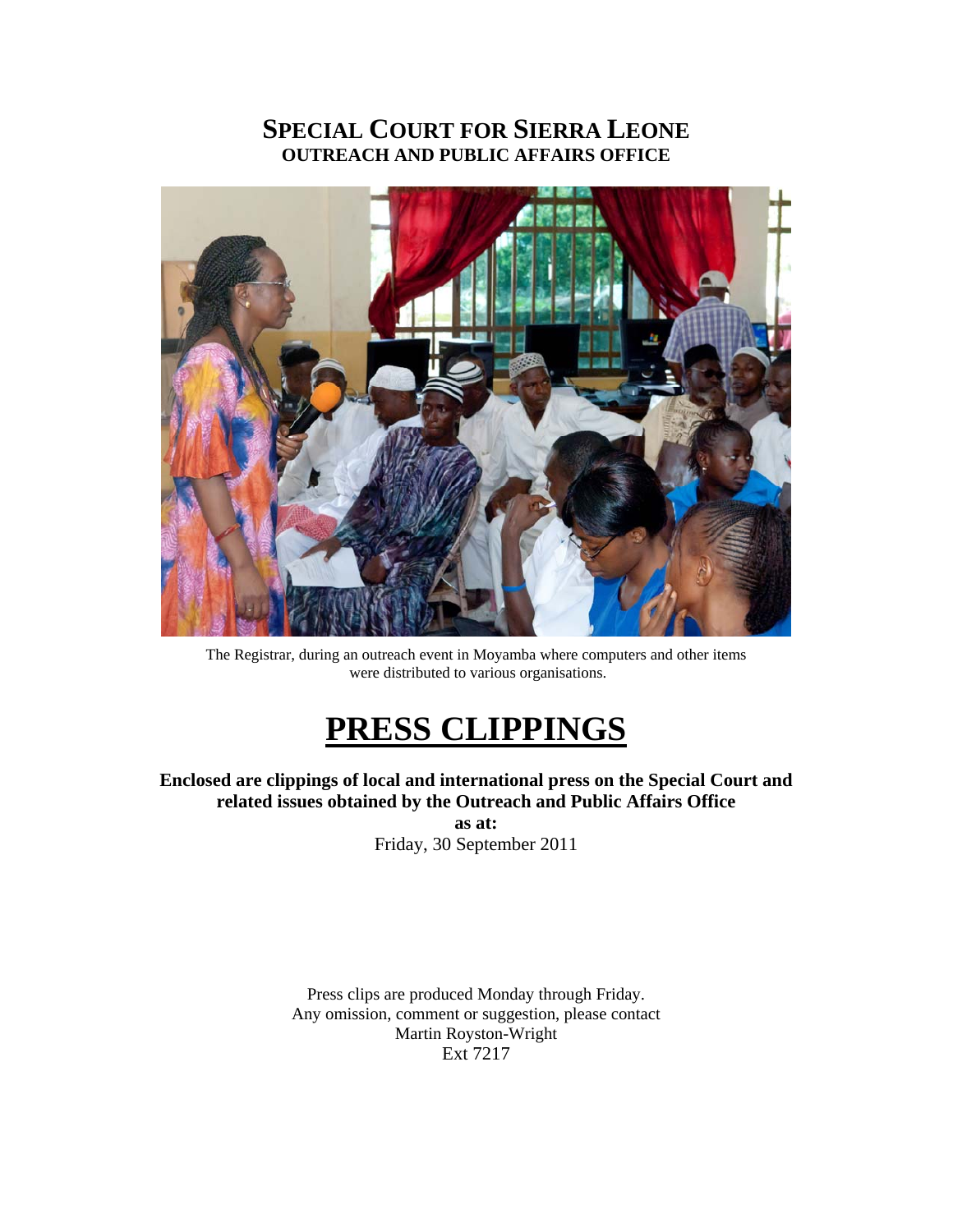| <b>International News</b>                                                       |             |
|---------------------------------------------------------------------------------|-------------|
| Interview With Former TRC Commissioner Yasmin Souka / BBC News Hour             | Pages 3-4   |
| Liberia: Weah to Face Justice Ministry's Probe / Heritage                       | Page 5      |
| Justice Eludes Children in Armed Conflict / Voice of America                    | Pages 6-8   |
| Is There a Just God? An Interview with Archbishop Edward Tamba Charles/ACN News | Pages 9-13  |
| STL Will Accept Any Means to Fund Court / The Daily Star                        | Pages 14-15 |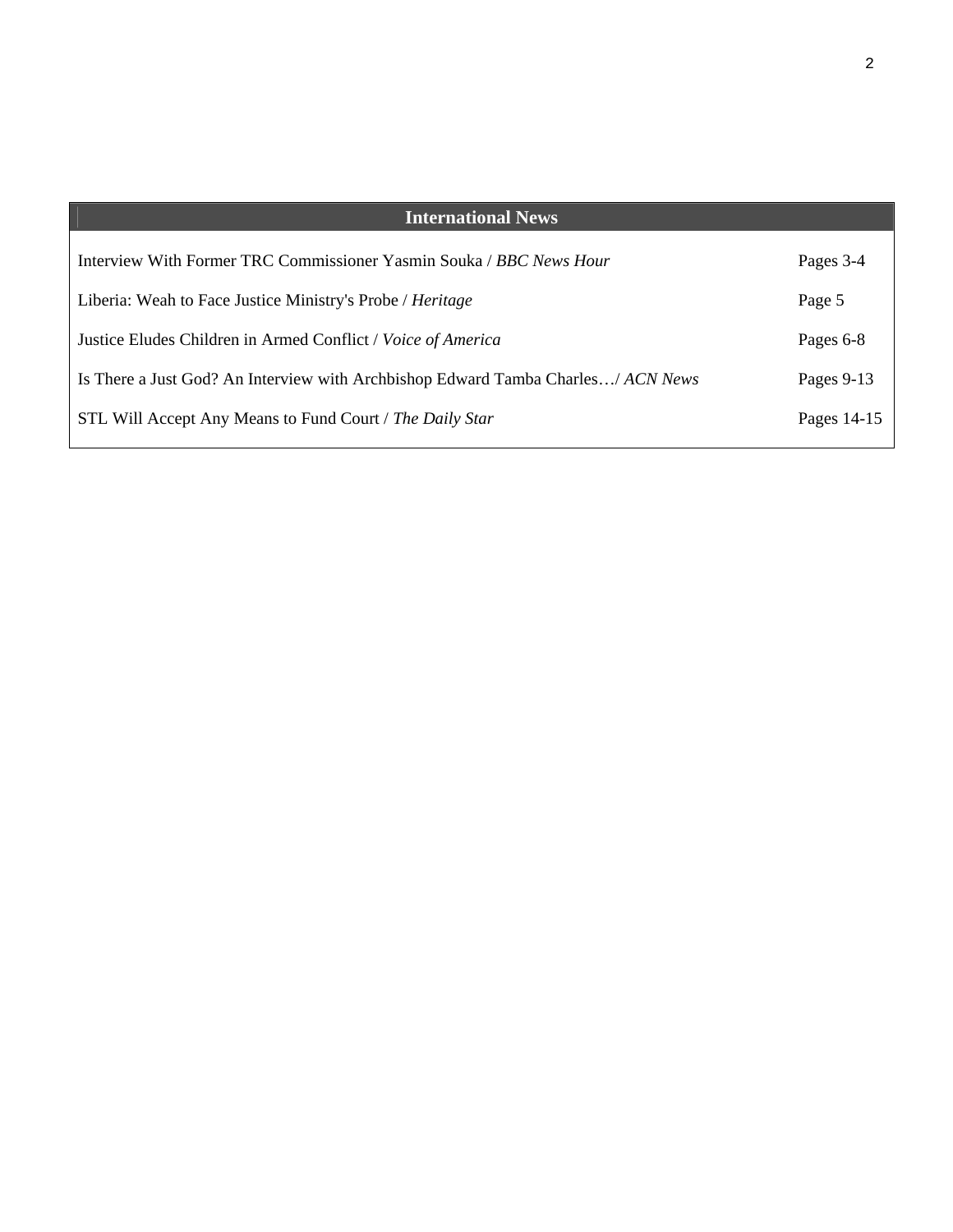#### **Interview with Former TRC Commissioner Yasmin Souka**

SOUKA: You have to place absolute importance on looking at the questions of truth and justice, and that you need to be quite clear that you're addressing impunity. If you look at South Africa, and you look at some of the issues that we're dealing with, we never really addressed the long-term legacy of the crime of apartheid, and certainly we never looked at the question of impunity properly.

I think the problem with the Ivory Coast is that President Ouattara certainly announced the establishment of the commission too quickly. I think there's a real danger that it's going to be one which is looking at victors' justice, and if the commission is to work it has to go beyond looking at the crimes committed by President Gbagbo, although those are immense.

Would you then say timing is very vital? In South Africa we waited many, many years – decades even – before we had the TRC, and in the Ivory Coast they've just come out of a civil war. The violence related to the outcome of the elections have been just a few months ago. Would you say that emotions are just too raw at this time, and is there the perfect time to the truth commission?

SOUKA: The question of the perfect time is always about what do people actually want, and has any decision to establish a truth commission been done by public consultation, and I think in the case of the Ivory Coast that didn't happen, whereas if you look at South Africa we had a period of one year of consultation with people actually expressed their views, and so even though many lawyers like myself looked at the possibility of prosecutions and trials, the people we were dealing with – our clients, actually – said they were willing to go down this other route.

But do processes such as these actually serve justice? You used the word "justice" in your answer to my first question, because in South Africa we had pardons and amnesties. For a lot of citizens of South Africa, that was not justice.

SOUKA: You know, when we talk about justice, it's much broader than just the notion of criminal justice. I mean, we are now 17 years down when the transition began, and there are still many cases which many of us are investigating – many where in fact amnesties were given, and the possibilities exist that one day we will be going to our own courts very much like the Argentineans are doing now, twenty years after their conflict they are overturning the amnesties, because at the end of the day justice must mean something beyond a criminal justice trial.

And would justice be somebody actually being prosecuted and actually held accountable for the violence?

SOUKA: Somebody being prosecuted and being held accountable, but also making sure that victims and those who have suffered have actually been unable to get reparations. And I think if you look at South Africa, even the debate around reparations, really was tarnished by the fact that the government treated victims incredibly shabbily. Right now the government in South Africa has published regulations around community reparations, but they never consulted the victims community, and so even that is something that saddens people. So I think when we look at these issues, first of all we need to be in for the long run. If you look at the examples of Latin America, the truth commissions were only the beginnings of a process which was a long-term journey. I think the notion of closure is something we have to examine.

But for the Ivory Coast, this is a new government that has come in. Economic growth is starting to be seen in the country and starting to improve. Does a new government have the muscle for any tense process such as this?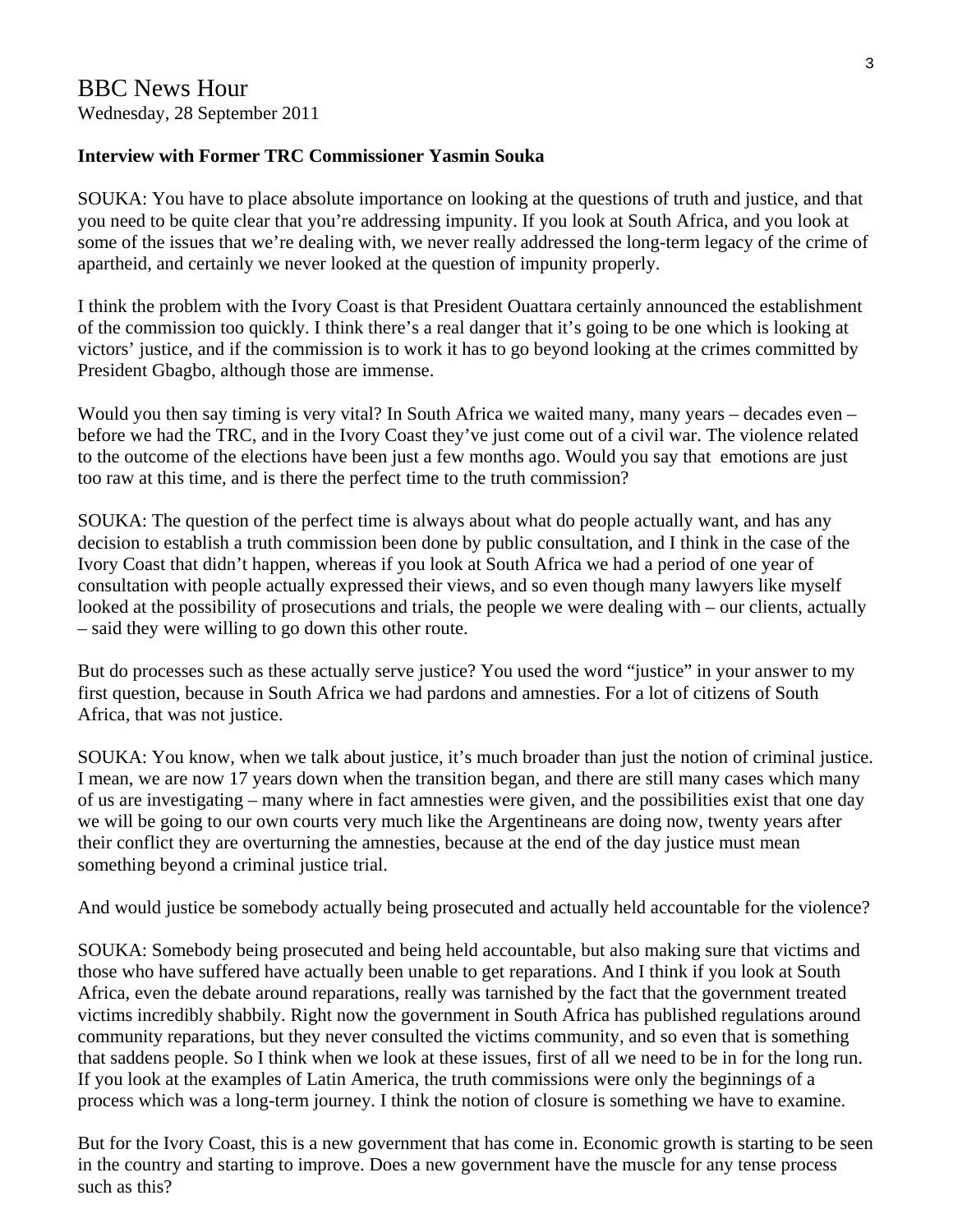SOUKA: I think the government has enormous power. It has defeated the former president and his allies, and I think that that certainly does give them the leverage to begin to really look at issues properly. But I think another reason that they need to look it from South Africa is you cannot focus on the criminal alone, you really have to look at the socio-economic issues and you need to look at the political economy…

(Interrupting) And the ethnicity in Ivory Coast…

SOUKA: …And the ethnicity is the biggest factor. If the truth commission is not able to look at the root causes of the conflict, is not able to explore why you have the ethnic divide, how the ethnic divide is also linked to the economic resources of the country and to the political economy question, you are never going to have peace.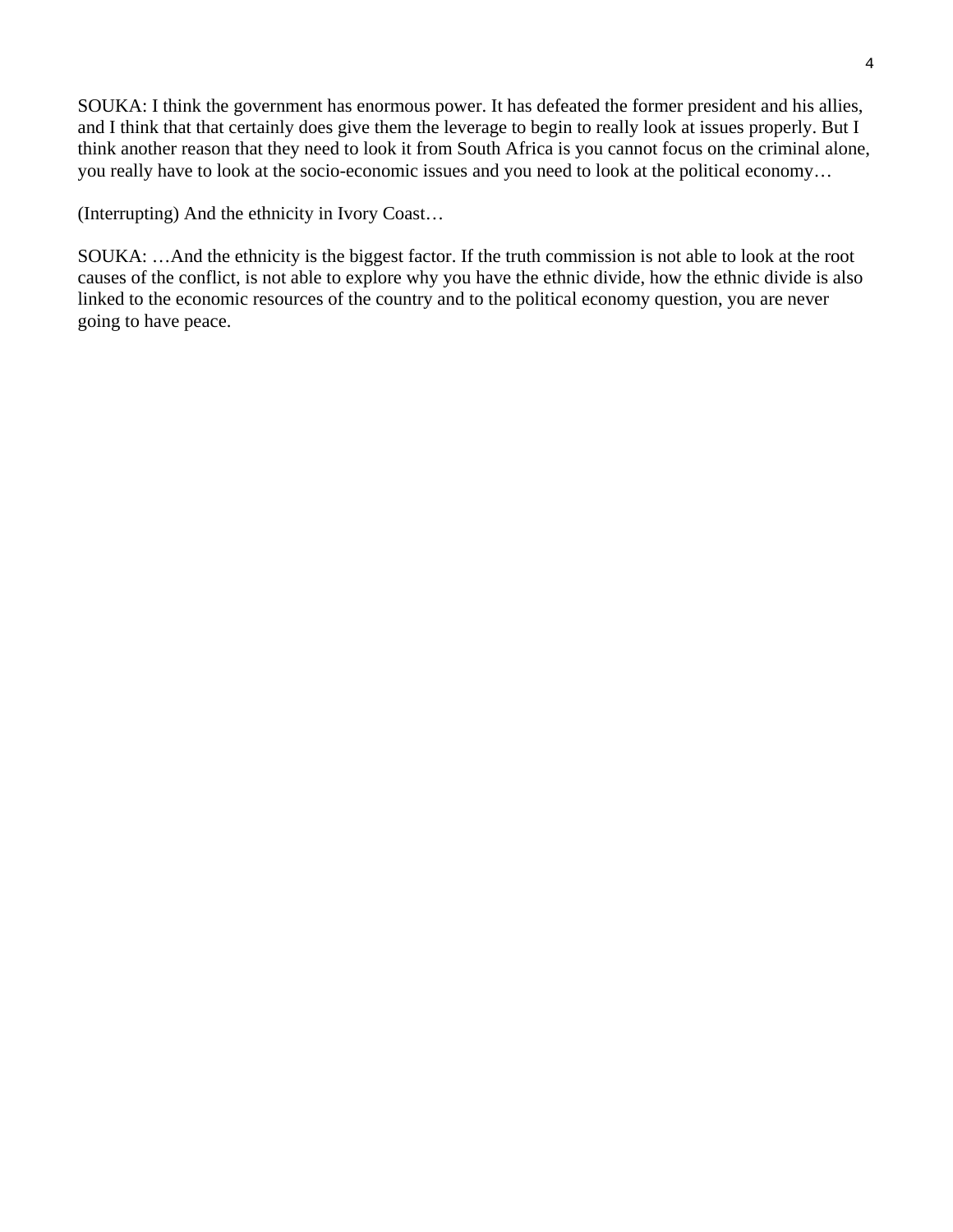#### Heritage (Monrovia) Tuesday, 27 September 2011

#### **Liberia: Weah to Face Justice Ministry's Probe**

#### Eugene K. Myers

The Justice Ministry says it has launched background investigation into an alleged secret deal entered into by the vice standard bearer of the Congress for Democratic Change (CDC), Ambassador George M. Weah and Alan White, a former prosecutor of the Special War Crimes Court in Sierra Leone in June 2010.

Last week, a local daily reported that Weah and White signed a Memorandum of Understanding(MOU) to ignite conflict in Liberia should the 2011 elections go against the CDC. But in reactions to the newspaper report, Weah categorically rejected the report, describing the report what he called the ruling Unity Party(UP) "dangerous game plan" in the 2011 elections to destroy and cheat the CDC in these elections.

The launch of the Unity Party campaign.

Weah, who accused pointing fingers at Lenn Eugene Nagbe, former secretary general of the CDC, now deputy campaign manager of the ruling Unity Party(UP) as paid agent of the UP to destroy the CDC, stated: "Alan White is an international investigator and lobbyist in the United States. The CDC considered Dr. Allen White through his consulting firm AWA to provide technical assistance in the area of fund raising and political strategy. I had never been a warlord and will never be one. I have always been a peaceful Liberian, never supported and or interacted with any warring factions or warlords. I have been an instrument and ambassador for peace. I worked to disarm combatants, supported all of the peace agreements and have always been on the side of peace and stability in Liberia. As a responsible opposition, we have supported all efforts by the government that has been in the interest of the Liberian People. I attended conferences that have brought peace and debt relief to Liberia."

According to him, the MOU was terminated due to the CDC's failure to raise the needed amount to pay the firm for lobby abroad.

But addressing the Ministration of Information, Culture and Tourism (MICAT) press conference in Monrovia last weekend, Justice Minister Christina Tah said a background investigation to authentic the report has been launched.

She said the ministry is investigating the report to determine whether or not the deal was intended to create chaos in the country.

She said Weah will be called by the ministry to provide his side of the story as the background investigation progresses.

Minister Tah, who said that she has received calls from the public urging her to take action against Weah, said she will not bow to public pressure.

The Justice Minister pointed out that the ministry will not act on speculations from the media.

Among other things, she added that no action will be taken against the CDC vice standard bearer unless it is necessary and warranted under the law.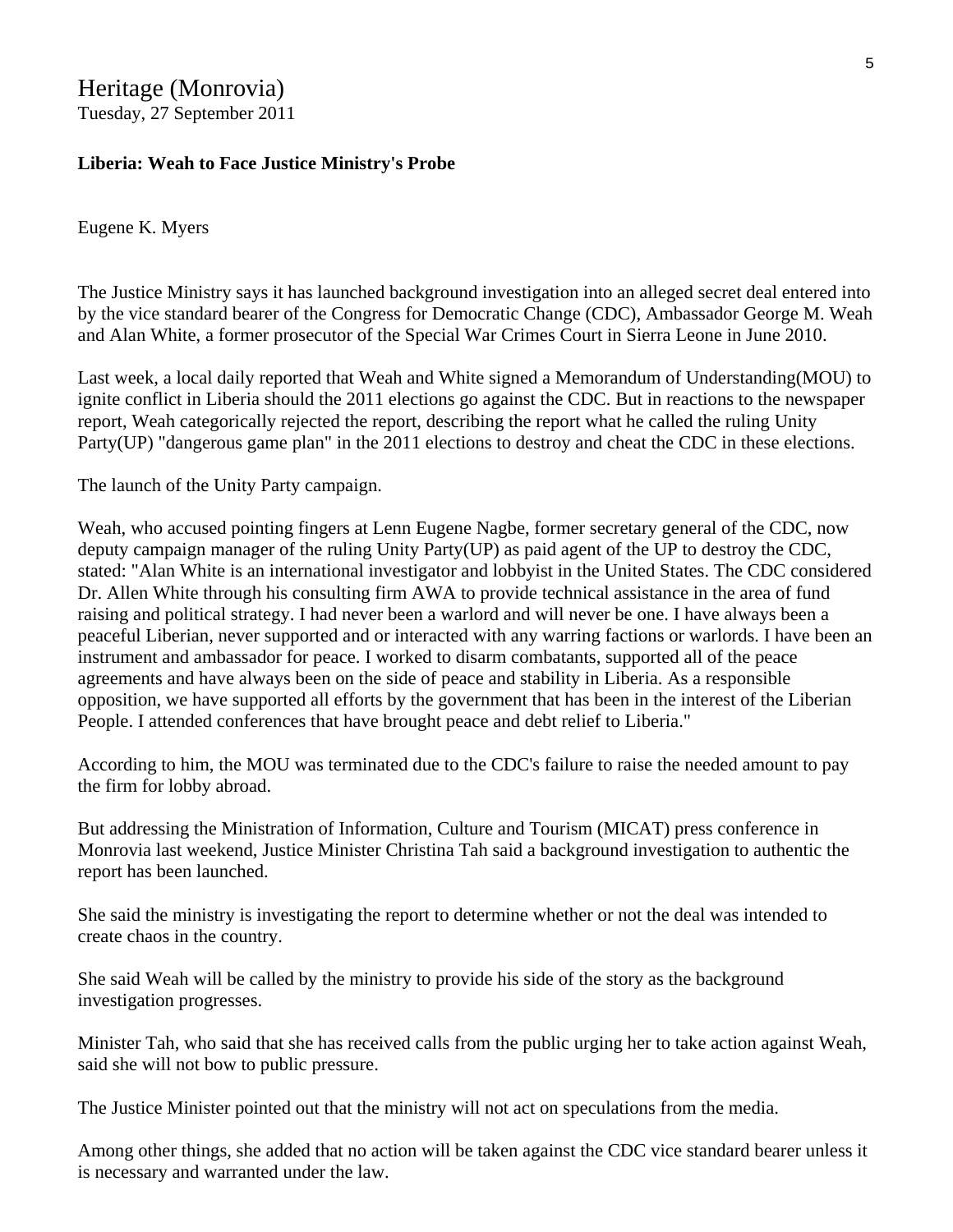## Voice of America Thursday, 29 September 2011

## **Justice Eludes Children in Armed Conflict**

Lisa Schlein | Geneva



#### Photo: AP

A young boy leads the hard-line Islamist al-Shabab fighters as they conduct military exercise in northern Mogadishu's Suqaholaha neighborhood, Somalia (File Photo)

Millions of children are victims of armed conflict. Many are killed, maimed, raped and psychologically traumatized for their whole lives. Many children are recruited to fight for governments and rebel groups. They are forced to commit atrocities and are often prosecuted for these crimes. A United Nations Study, called *Children and Justice During and in the Aftermath of Armed Conflict*, examines how children caught in wars can seek justice for the violations they have suffered and examines the extent to which children should be held accountable for crimes they have committed. A panel of experts met at U.N. offices in Geneva to discuss these issues.

## **Fear**

The war in Bosnia-Herzegovina broke out in 1992. The siege of the capital, Sarajevo, lasted nearly four years. Almost 10,000 people were killed, including 1,500 children.

The U.N. Ambassador from Bosnia, Emina Keco-Isakovic, is haunted by these memories. She relives the anguish experienced by her son during this period.

"When the cannon firing was starting over the city, it was really every evening," she said. "My 10-year-old son asked me whether he would have died that night. And,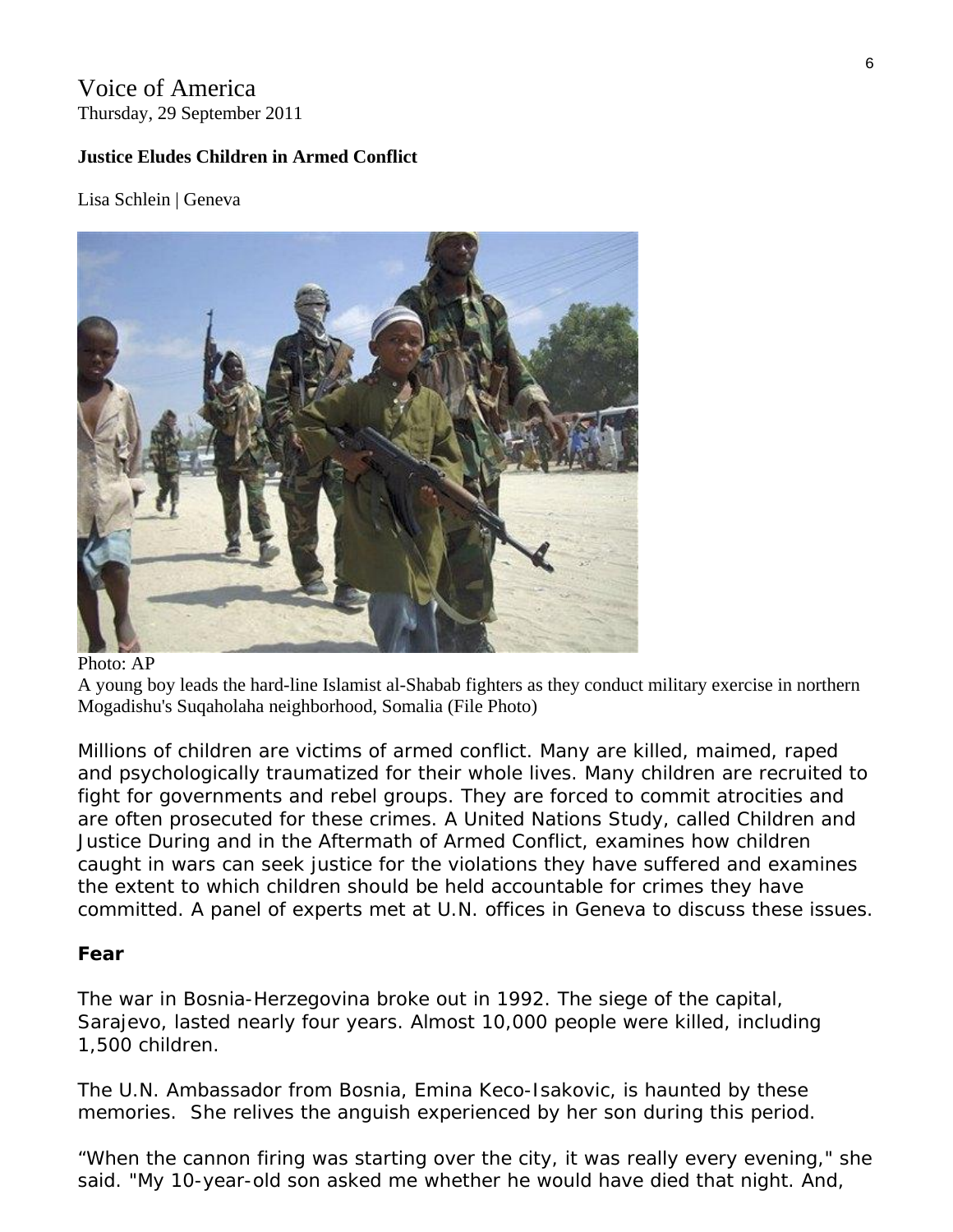every night I answered 'no, no, you shall not die,' I said and touched him and held him while he was falling asleep. All children from besieged Sarajevo, still suffer from trauma in the form of waiting to die."

## **Justice**

While the study says children should be permitted to seek reparations for violation of their rights, Keco-Isakovic says the children of Sarajevo have never received justice commensurate with the crimes committed against them.

"When you kill a European in a car accident, you get 10 years in prison," said Keco-Isakovic. "When you kill thousands of people in Balkans, Asia, Africa - you are in prison five, six years. The explanation-good behavior, the age and you are out."

Messeh Kamara was a child during Sierra Leone's decade-long civil war.

"What I am here to do is to represent the voices of the millions of children whose voice go unheard, who we cannot see in this small room," said Kamara. "But, they are out there suffering from conflict."

## **Children unheard**

Kamara lost his parents. He learned to survive and eventually became a childactivist for children's rights. He is now 24 years old and studying to become an international human rights lawyer.

He says it was most important for him and other children who lived through this brutal war to see those who created this havoc brought to justice.

"I was 11," said Kamara. "I was thrown into a conflict I did not cause to happen, but I suffered the most. So for justice and accountability to us is very important. But, it is also mostly important when our rights are given back to us. Remember, what they did was they stole our rights from us and when they stole something from someone, it is most important that you return what they stole."

## **Punishment**



#### **AP**

Former Liberian President Charles Taylor is seen at the U.N.-backed Special Court for Sierra Leone in Leidschendam, Netherlands (File Photo - August 5, 2010).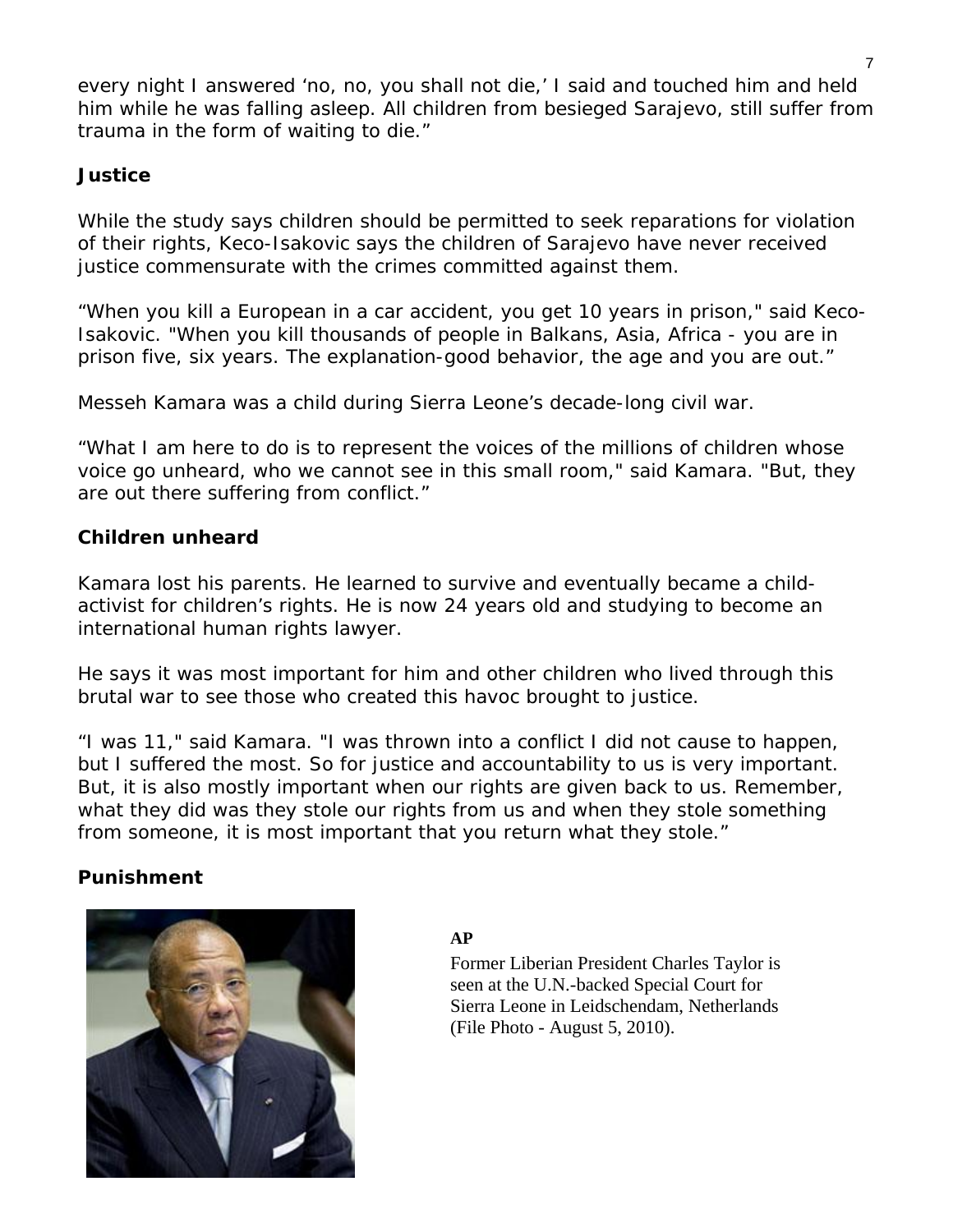Kamara regards the trials of suspected war criminals at the Special Court for Sierra Leone and the war crimes trial of former Liberian President, Charles Taylor, at the International Criminal Court at The Hague as very important. He says they are giving the children and young adults in Sierra Leone a sense of hope that justice will be done.

While children undeniably are victims of war, the U.N. study notes some children also are involved in committing crimes.

Radhika Coomaraswamy is Special Representative of the Secretary-General for Children and Armed Conflict and lead author of the study. She says children who are abducted and forced to commit atrocities by their military commanders should not be prosecuted and judged in the same manner as adults. She notes under international law, the recruitment and use of children under the age of 15 in hostilities is a war crime.

"We would prefer a process of, what we call, diversion, which is that children are diverted away from the judicial and prosecutorial system into some alternative mechanism, which can be either a truth and reconciliation commission, truth-telling, restorative justice or some kind of rehabilitation process," she said. "And, what we are saying is if they have to be prosecuted, then it must be the absolutely last resort."

The study notes countries increasingly are arresting and detaining children associated with armed groups on the grounds they are a threat to national security or because they have participated in hostility.

It contends children held in administrative detention during armed conflict are particularly vulnerable. It says few are granted access to lawyers or are given reasons why they are being detained.

The study argues states should not use administrative detention for children under 15 and detention conditions should comply with international standards and judicial guarantees. It says the United Nations should be allowed to monitor child detention centers.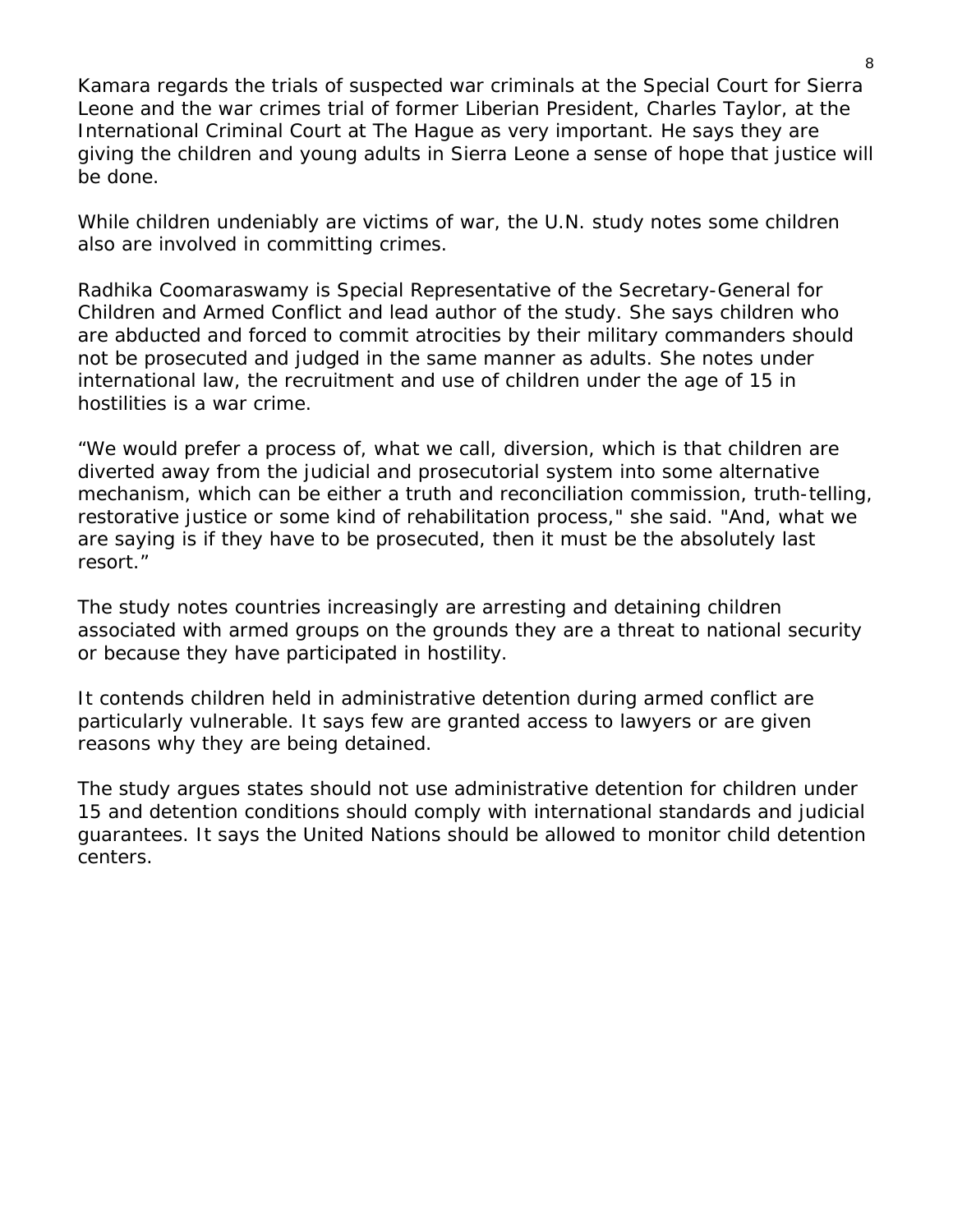## **Sierra Leone – Is there a just God? An interview with Archbishop Edward Tamba Charles from Freetown and Bo, Sierra Leone**

Sierra Leone is small country on the western coast of Africa. The name means Lion Mountains. The



population is about 5 million and the country is rich in diamonds, gold, bauxite and iron ore. The country has recently emerged from a decade long civil war and still today struggles with the challenges of reconciliation and construction.

## *(Archbishop Edward Tamba Charles )*

Q) Your Excellency, upon your appointment you faced the daunting task of reconstruction and reconciliation after a decade long civil war which ended in 2002. Where do you begin?

A) I agree with you that it is a daunting task and in the beginning we didn't know where to begin. My predecessor had already started and so I continue by way of rehabilitation of the structures, of lives by way of trauma healing and counselling as well as through peace education programs in schools.

Q) Can you briefly tell us the root cause of the war?

A) I will say here, first of all, what it was not. It was not a religious war; rather it was the usual African tribal war. It was greed for power. Some groups wanted to take over power and have access to the wealth of the country; the huge mineral resources we have. Injustice also played into that because some of the people who were treated badly joined one or the other of the fighting groups to avenge what was done to them. For example in some areas entire villages were wiped out. Later on, we were told, that was done by some people who felt that their own party was cheated during the election of chiefs. They thought everybody should lose so they went and burned villages.

Q) The war is uniquely recognized internationally as particularly brutal; the hacking off of legs and arms but the population is peace loving. Can one say that the devil had his day? How can you explain this spiritually?

A) This is one of the manifestations of the mystery of evil. Sometimes people who are good, peaceful and loving act in a manner that is difficult to explain and ours was such situation. Young people were forced to go out and commit atrocities against other people - in most cases innocent people. Victims were shot, arms were amputated and pregnant women had their stomachs opened to know the sex of the child. It became a game among the young people because they were drugged by adults. And yet as you say, the majority of the Sierra Leoneans are peace loving. They hate violence in normal circumstances. So it is one of those manifestations of the mystery of evil that is difficult to explain.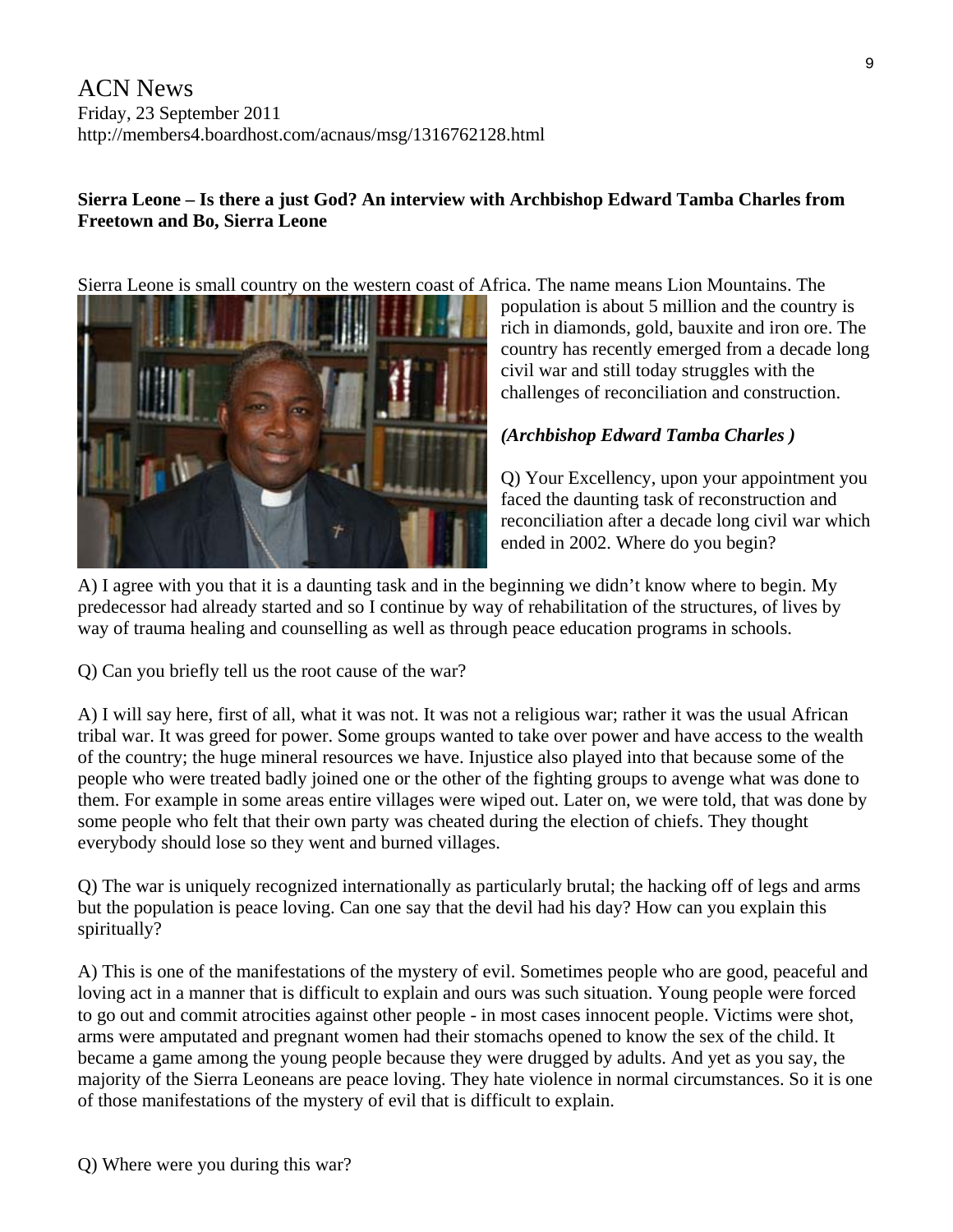A) I was in Sierra Leone when the war stated in March 1991. And then I had to leave in the following June to come to Rome for my studies. I did five years in Rome. When I returned in September 1996 the war was ongoing, on account of which I couldn't go to my own region because the rebels captured the area and they were mining the diamonds. I couldn't go home for a long time. I saw part of the war and I was there until it ended.

Q) Was your family affected?

A) Oh yes. Our entire village was burned down. My grandmother was killed. In talking about innocent people, she was one of those. She had nothing to do with power, or fighting, and yet she was gunned down. She was killed in her own room. The rest of the family fled to neighboring Guinea and they were in a refugee camp for many years until the war ended in 2002.

Q) How do you not cry out for justice? How do you not risk losing your faith when confronted with such senseless violence and evil? Do you not ask: Where is God?

A) I agree with you that in such circumstances one is tempted to say: Is there a just God? But my deep faith as a Christian and I should add, as an African, I think that God is not responsible for this. This is one moment where we have to distinguish between the justice of God and the evil deeds of man; in this case it was not God. It was done by human beings. I blame the adults who gave hard drugs to young people to have them go out and commit atrocities so that the adults would get what they were looking for - namely access to power.

Q) The victims and the perpetuators still live in the same society. How do you build reconciliation in this kind of an environment?

A) Our sense of justice also leaves room for mercy. In fact, when the UN Special Court was proposed, many Sierra Leoneans felt it was not necessary because it would not bring back the dead, the amputees would not regain their limbs etc. It was felt that what had been done could not be undone and so what were they looking for? OK, those fellows who did it, some of them are with us but as I've said many of them did it because they were drugged by adults. Some of those adults have been brought before the special court for trial, some are still being tried. What we are looking for is their re-integration and that we move on. Life must continue. Maybe somebody will say, "Well you Sierra Leoneans have a very strange sense of justice?" So be it, but we want to move on. Some of them are back to their villages. There were traditional processes of reconciliation. They asked for forgiveness and they have been accepted by society. Some of them are being incorporated into the police and the army and they are back to normal life.

Q) Is the Church participating in this reconciliation process?

A) Yes, to ensure that it does not happen again and so we have peace education programs in our schools.

Q) What does this mean in a practical manner?

A) Teaching children to relate to each other in a peaceful manner, to respect each other's rights and if there is a wrong, to be courageous enough to ask for forgiveness. We started it as a pilot program for Catholic schools - primary, junior secondary and senior secondary. Now some of the communities are asking us to extend it to them. We are also running trauma healing programs for those who suffered terrible experiences during the war and who find it difficult to come to terms with this. So they are brought there and they are helped by way of counseling.

Q) Many of these are not necessarily Catholics or Christians? Some of these are also Muslims or other denominations as well?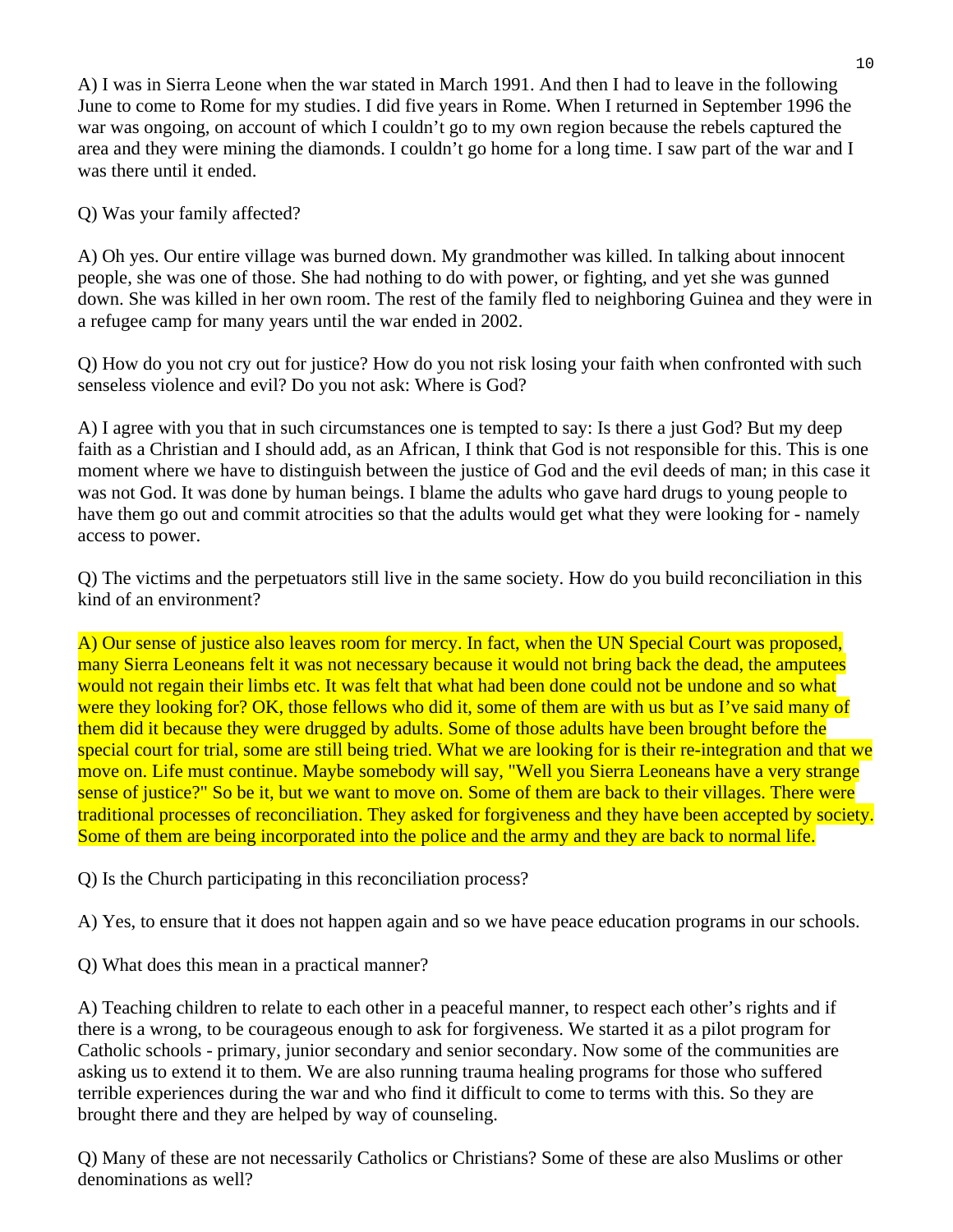A) Indeed there are people of other religions. We do not have any problems relating to other religions in Sierra Leone. In fact, recently Sierra Leone was nominated as one of the, if not the first, country of religious tolerance. Maybe we should export it to other parts of the world. Yes, we live in peace. We relate to each other well both Muslims and Christian - Muslims are the majority - because many of us are from the same family background. This common cultural background is very helpful.

Q) The church was also deeply affected: priests were killed, religious were killed. Can you tell us a little about this and how you re-construct after this period?

A) We lost one priest, Fr. McAllister - a Holy Ghost Father. We lost a Christian Brother. We lost four sisters of the Missionaries of Charity; sisters of Mother Theresa. We lost catechists and prayer leaders and thousands of church members.

Q) Was the Church a target or was it just a part the spectrum of random violence?

A) I would say it was part of the violence; wanton destruction of life and property. The Church was not targeted as such because, as I said earlier, this was not a religious war.

Q) And yet every single church in your Archdiocese was destroyed?

A) Yes, we lost many churches, schools and clinics. Those that were not destroyed completely were rendered in a manner that made them useless.

Q) Your predecessor, Archbishop Ganda, understood that there were very few financial means and he suggested starting parishes with small businesses on the side: a farm, an ice-cream parlor, anything that could create self sufficiency. Was it successful? Are you pursuing this strategy as well?

A) The idea was fascinating but not many people warmed to it especially among the priests who were not used to business or farming, but I think we have to continue because the resources from overseas are drying up. I have gone around the world and I know that this is the way, the future of the Church. We are insisting self reliance as a way for the Church in Africa. We have no other option but to promote it. That said, as I said earlier, not many people warmed to that and so the initiative now is to focus on a few of the parishes where there is enough land to farm. Some priests do this to subsidize whatever minimal subsidies they are receiving from the bishop. In the cities we have initiatives like restaurants but it is not bringing us much yet. We hope to reorganize it to make sure it is profitable.

Q) To your pastoral priorities: You are confronting a wave of challenges ranging from church reconstruction, to evangelization, to young people. Where do you weigh your priorities?

A) As you say it is a difficult choice but I would put a premium on education and also on the support of the priests who are my first collaborators; priests who are in the parishes and future priests, so that we have many more laborers in the Lord's vineyard. Once you have that then we begin to look at where to celebrate Mass. You see in Africa sometimes we celebrate our Masses beside a big tree, maybe from there we then move to a Church but only when we can afford to build one.

Q) The young people; do they see hope in the Lord or Christianity or is there disaffection?

A) Perhaps there might be one or two young men or women who are really angry about the war and want to turn their back on God but the majority are very religious. That is the one difference between us and the rest of the world - Europe and America. Our churches are full of young people; actually they constitute the vitality of the church. Since the war the churches are really full. People are coming back. In fact, in some places where the bishop started it, and I intend to continue, some of the churches have to be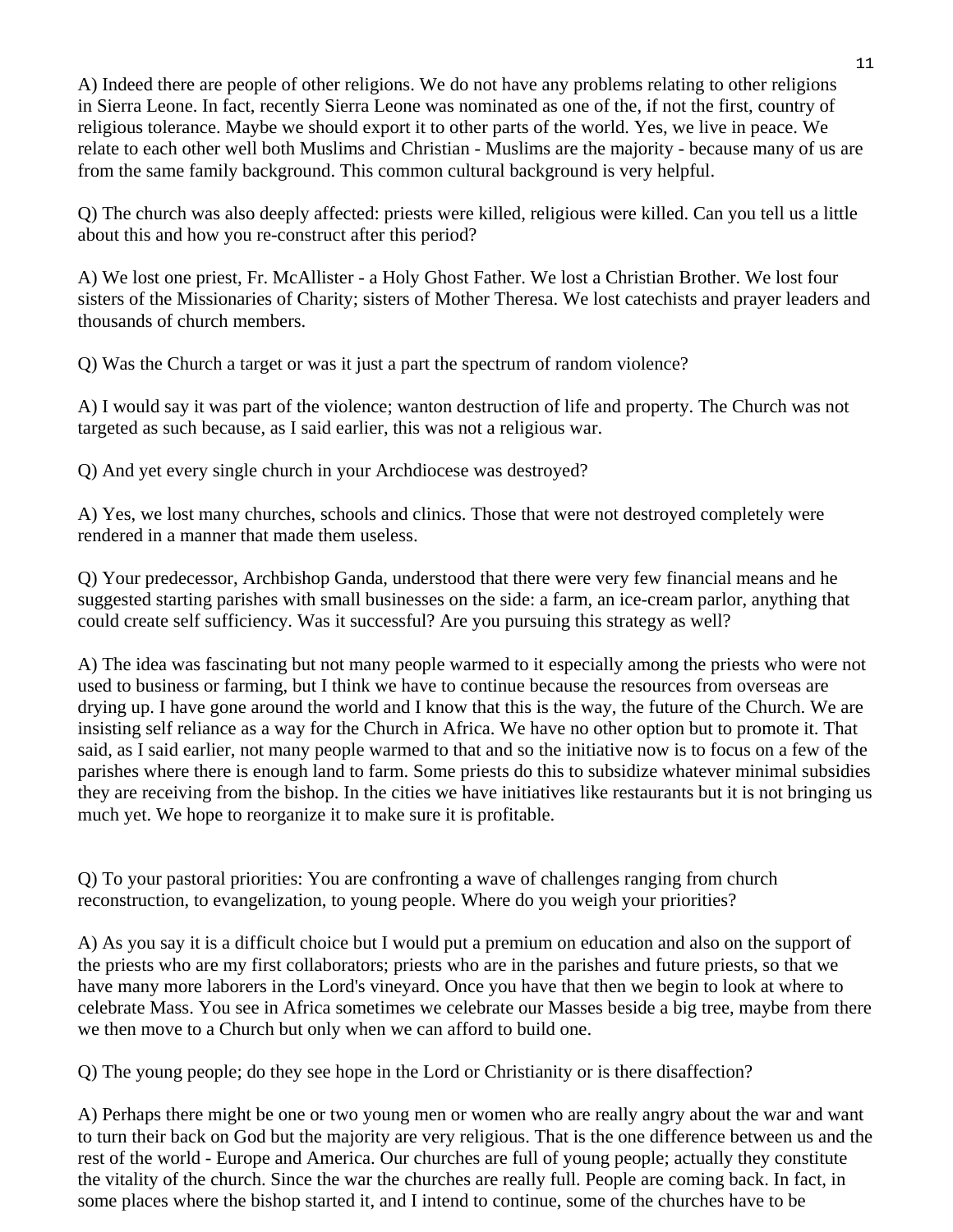extended because they were built with a small congregation in mind. Since the war the numbers have increased and for an ordinary Sunday Mass, people are sitting outside. In some places they have to introduce a second or third Mass to accommodate the congregations.

Q) To what do you attribute this growth of the Church?

A) It could be the hunger for God, which is very natural for us Africans. Christianity has helped us to build on that. We are a religious people and so we turn to God first when seeking solutions to our problems and so that may well be the reason why young people have gone to the Church after the war. Also, during the war the Church stood by the people; priests were in displacement camps and myself I spent some time in a displacement camp ministering to people and burying some of the dead. I had a rickety pickup that I used, a kind of funeral van for carrying those who died and praying for them. Some of them were not even Catholics, but it didn't matter to me. They came to me: 'Father we need your help' and so I did. That built up the credibility of the Church. One diocese even set up a Catholic mission for refugees in Guinea. They sent priests from Sierra Leone to go and minister to our refugee brothers and sisters in Guinea. The Church came out of it, I would say, with a high profile.

Q) The country is rich in mineral resources: Diamonds, gold and bauxite. Has this been a curse or blessing?

A) A curse! As you know extractors all over the world leave behind so much destruction in terms of environmental damage, poverty and the mineral resources in Sierra Leone have been no exception. The first diamonds were discovered in the 1930's in my own region, in the Kono district. Today there is no running water, there is no electricity, poor roads and those there are infested with holes left behind by both the mining companies and the rebels who, during the war, targeted that area because they wanted something they could use with which to buy weapons. They destroyed many villages, deliberately destroying the buildings because they wanted to establish an open mining field from which to be able to extract the diamonds to buy weapons. You know the film Blood Diamonds? This attempts to give you a picture of what happened: different groups were selling weapons to both the rebels and the government sides in exchange for diamonds.

Q) How do you change this curse to a blessing?

A) Well we need good laws but above all a machinery to ensure that the policies are well implemented. I think that this is where the problem is for the third world. It's one thing to make a good law but it is quite another thing implementing it because some multinational companies have ways of manipulating the system to ensure that they get what they want and, in some places if they require it, even to ferment conflicts to ensure that they get access to the mining areas.

Q) That's a big statement?

A) It is a big statement and it is happening in Eastern Congo.

Q) Your Episcopal motto is: Duc in Altum. How do you live your Episcopal motto today in Sierra Leone?

A) First of all I must say it is a statement of trust and confidence. You know the story about Peter. Peter toiled the whole night and caught nothing and the Lord told him: "Go out there and throw your net into the deep". Peter initially, in his usual manner, protested but when he did he caught a huge catch. I thought it would be a good model for me. First of all I had no intention of becoming a bishop and so when I was appointed, you know…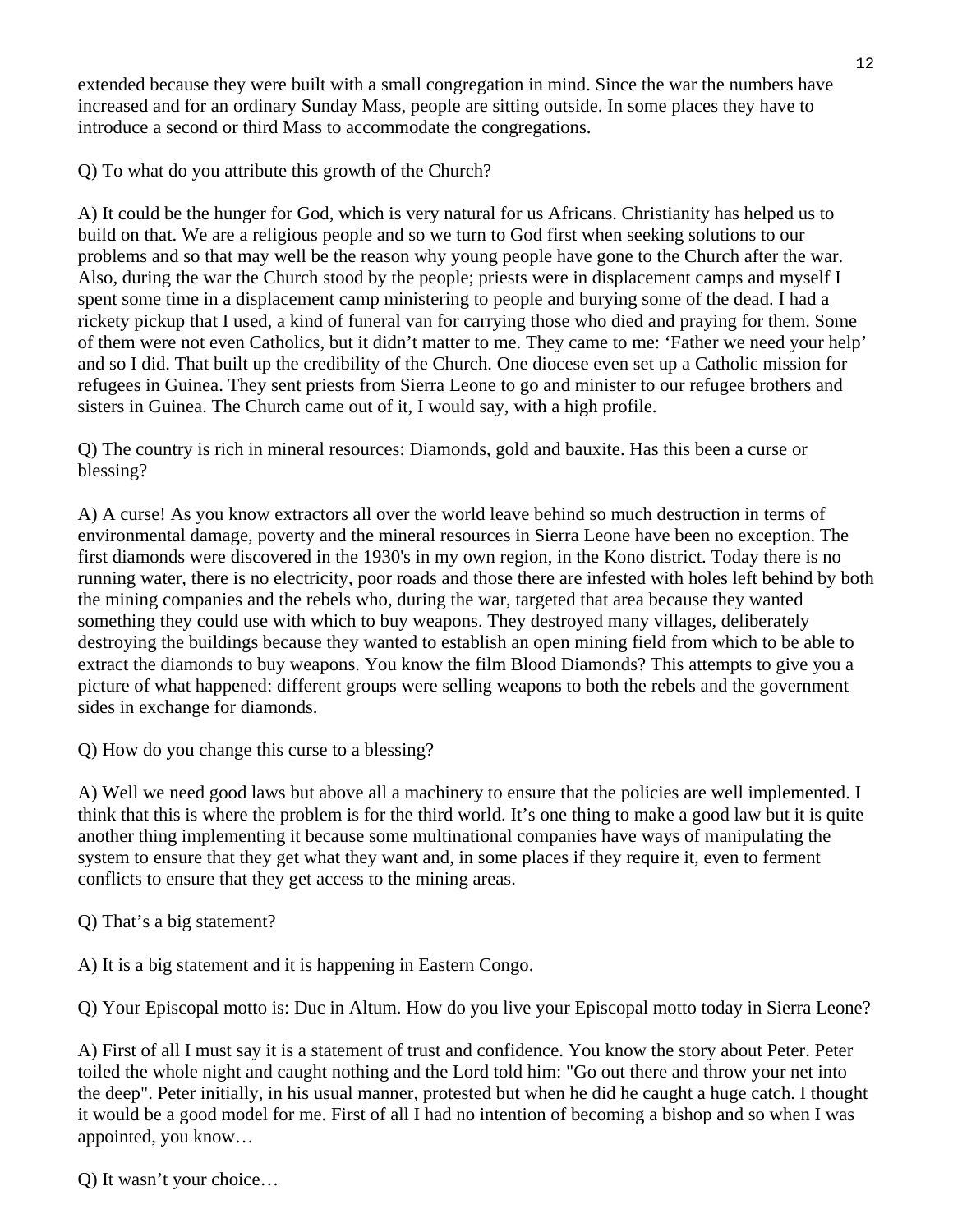A) No, so I needed something to hold on to and Pope John Paul II used that expression. Many times when I was in Rome and afterwards I thought it would be fine for me. So that is why I chose it as my Episcopal motto. It requires of me to trust in the Lord. In the final analysis it is the Lord's work. It is not a question of waiting until I have all the means available to me. I must do the little I can trusting in the Lord. Sometimes I have had experiences that convinced me that was a good choice because some days you are not so sure. You wake up and you are not sure which direction to take but then the Lord presents you an opportunity and you do something useful for the people.

Q) What would you ask of the people around the world?

A) To ask them to pray for us first of all; secondly I want to assure them of our own prayers. It saddens us in the newly established churches to see that the churches that have contributed and are still contributing to our sustenance are losing the dynamism they used to have. Some of the churches are empty. There are no vocations. Parishes are being closed and it saddens us. So we pray that the faith may not be lost. So that is my hope and prayer for them and perhaps in the future they will be courageous enough to accept missionaries from those churches they have built in Africa, Asia and around the world. That is my message to them.

This interview was conducted by Mark Riedemann for "Where God Weeps," a weekly television and radio show produced by Catholic Radio and Television Network in conjunction with the international Catholic charity Aid to the Church in Need. On the Net: www.wheregodweeps.org

### Editor's Notes

Directly under the Holy See, Aid to the Church in Need supports the faithful wherever they are persecuted, oppressed or in pastoral need. ACN is a Catholic charity – helping to bring Christ to the world through prayer, information and action.

The charity undertakes thousands of projects every year including providing transport for clergy and lay Church workers, construction of church buildings, funding for priests and nuns and help to train seminarians. Since the initiative's launch in 1979, Aid to the Church in Need's Child's Bible – God Speaks to his Children has been translated into 162 languages and 48 million copies have been distributed all over the world.

While ACN gives full permission for the media to freely make use of the charity's press releases, please acknowledge ACN as the source of stories when using the material.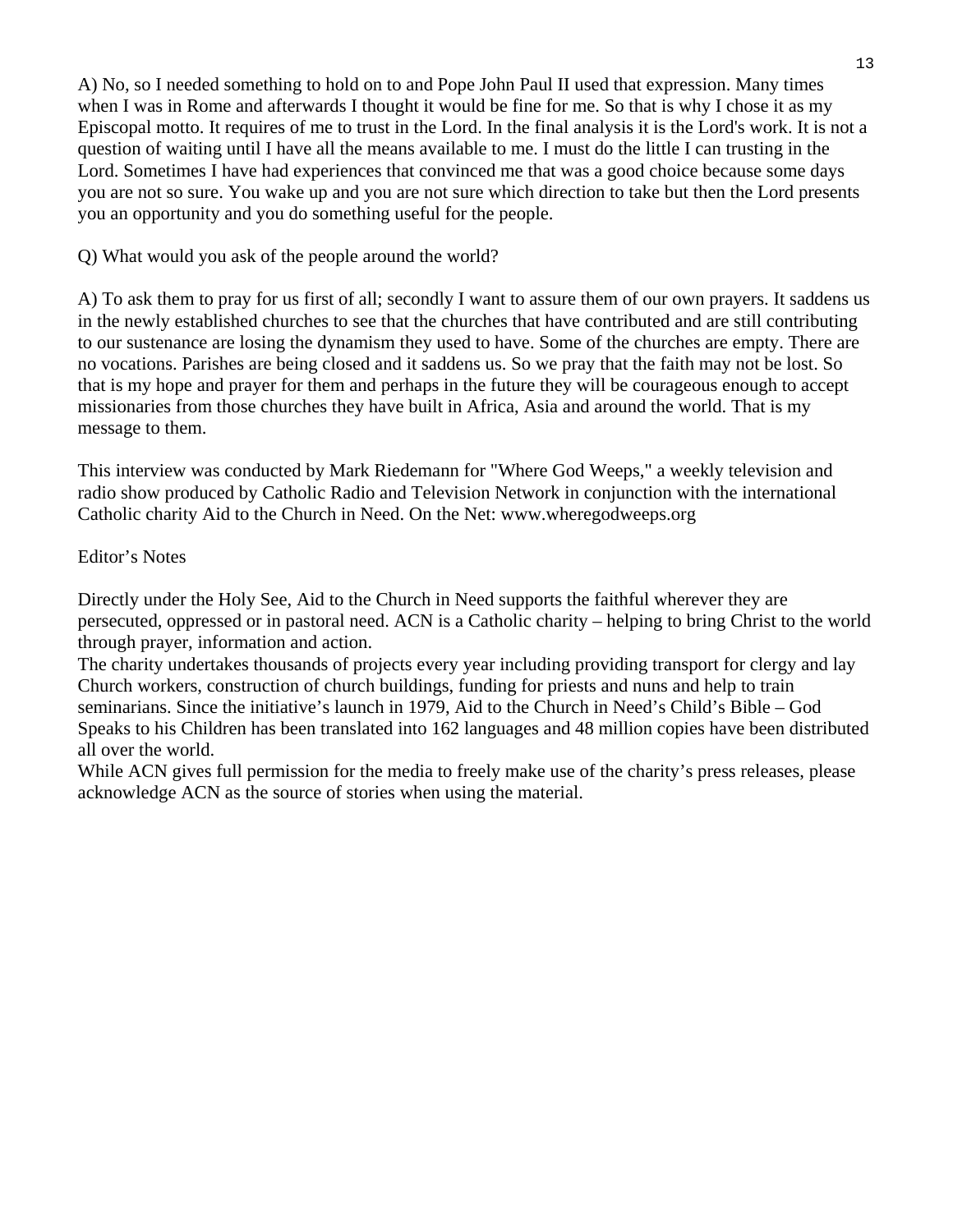The Daily Star Friday, 30 September 2011

#### **STL will accept any means to fund court**

#### By [Patrick Galey](http://www.dailystar.com.lb/Patrick-Galey.ashx)



BEIRUT: The United Nations-backed court investigating the 2005 assassination of former Prime Minister Rafik Hariri cleared the way Thursday for the government to provide its share of tribunal funding via a presidential decree, allowing Lebanon to sidestep the Cabinet debate currently holding up its 2011 contributions to the Special Tribunal for Lebanon.

STL spokesperson Marten Youssef, speaking after weeks of conjecture over Lebanon's financial contributions to the court, told The Daily Star that the tribunal would welcome governmental funding from Beirut in whatever form it came.

"The way or method the Lebanese government contributes 49 percent is a decision for them alone," he said. "As far as the court is concerned, it is up to the Lebanese government to make its own arrangements on how to fund the tribunal and fulfill its obligations."

As per a cooperation agreement signed with the court and mandated by U.N. Security Council 1757, Lebanon is obliged to cover 49 percent of the STL's running costs, something it has so far failed to do in 2011.

Since the fall of former Prime Minister Saad Hariri's Cabinet in January, debate has raged among the political elite over whether or not Lebanon will stump up the cash. Prime Minister Najib Mikati's Cabinet has promised to honor Lebanon's international commitments, but its policy statement stopped short of a specific pledge to fulfill its obligation to the STL.

The protracted disagreement has led to Lebanon failing to provide any financial assistance at all this year. Mikati and President Michel Sleiman, during trips this week to New York and Washington, issued the strongest hints yet that Lebanon was preparing to provide its share of the funding, which would total more than \$30 million for 2011.

among prime minister, president and the justice and finance ministers could bypass a divided Cabinet – as a way of Mikati left for the U.N. Security Council in New York over the weekend without Cabinet's agreement on funding. It has been suggested by several lawmakers that Lebanon could use a presidential decree – in which an agreement